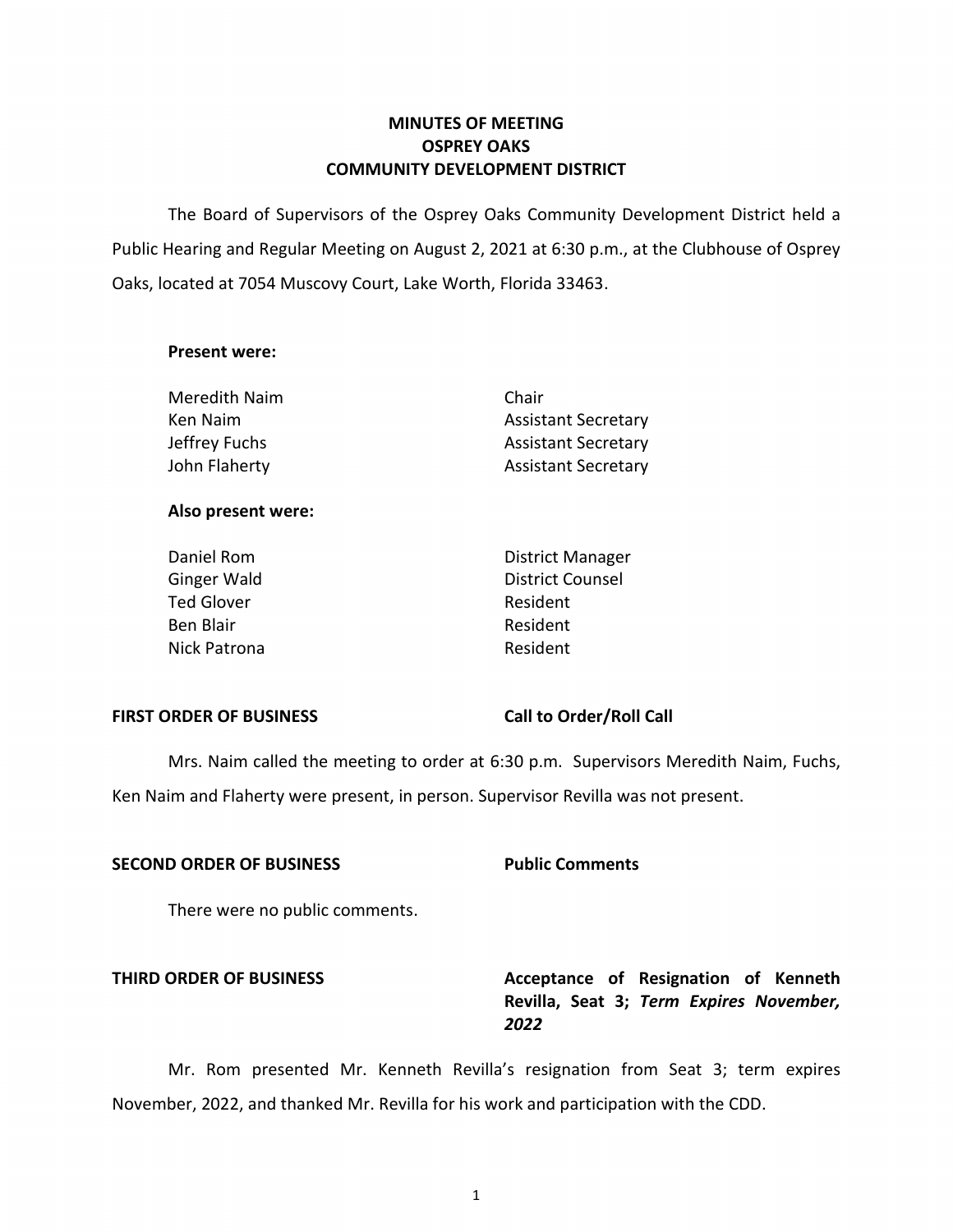**On MOTION by Mr. Flaherty and seconded by Mr. Naim, with all in favor, the resignation of Mr. Kenneth Revilla, dated July 15, 2021, was accepted.** 

**FOURTH ORDER OF BUSINESS Consider Appointment of Qualified Elector to Fill Unexpired Term of Seat 3** 

Mr. Flaherty nominated Mr. Ben Blair to fill Seat 3.

Mr. Fuchs nominated Mr. Nick Patrona to fill Seat 3.

Mr. Fuchs nominated Mr. Ted Glover to fill Seat 3.

No other nominations were made.

Ms. Naim wanted to hear how each of the nominees feel about the position and what they know about the CDD.

Mr. Patrona stated, after learning about the vacancy from Mr. Fuchs, he felt that he could be of assistance and commit to becoming a Board Member, since he is a long-time resident and has a background in consumer and business finance.

Mr. Glover stated his motivation was curiosity based on several; conversations with Mr. Steve Ratkowski, who he served with on the HOA Board. He disclosed that he did not fully understand the concept of the CDD and, having been exposed to how the HOA operates, he wanted to learn more about the CDD side. He stated, if appointed, he would be passive, cooperative and do what is asked of him.

Mr. Blair stated he is similar to Mr. Glover and mentioned learning about a CDD lawsuit from a realtor when purchasing his home. He has lived in the community for three years, has become very familiar with the neighborhood, previously served on the HOA Board and would like to stay engaged and help increase property values.

Ms. Wald explained the voting process to the Board.

Mr. Rom reiterated the nominations.

 **On MOTION by Mr. Flaherty and seconded by Mr. Fuchs, with Mr. Flaherty in favor and Mr. Fuchs, Mrs. Naim and Mr. Naim dissenting, appointment of Mr. Ben Blair to Seat 3, term expires November 2022, was not approved. (Motion failed 1-3)**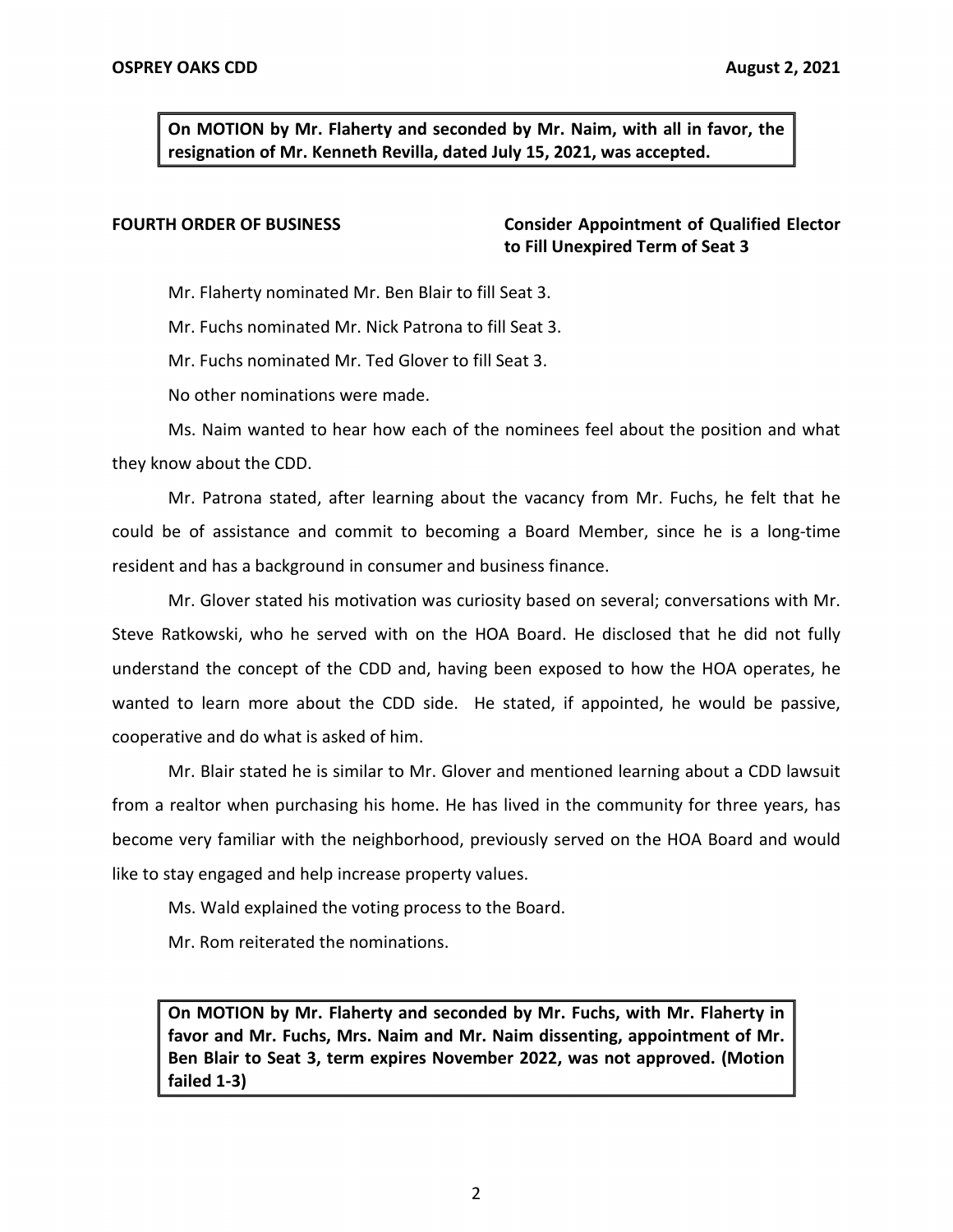**On MOTION by Mr. Fuchs and seconded by Mrs. Naim, with Mr. Fuchs, Mrs. Naim and Mr. Naim in favor and Mr. Flaherty dissenting, appointment of Mr. Nick Patrona to Seat 3, term expires November 2022, was approved. (Motion passed 3-1)** 

## • **Administration of Oath of Office** *(the following will be provided in a separate package)*

 Mr. Rom, a Notary of the State of Florida and duly authorized, administered the Oath of Office to Mr. Patrona. He provided and briefly explained the following items:

- **A. Guide to Sunshine Amendment and Code of Ethics for Public Officers and Employees**
- **B. Membership, Obligations and Responsibilities**
- **C. Financial Disclosure Forms** 
	- **I. Form 1: Statement of Financial Interests**
	- **II. Form 1X: Amendment to Form 1, Statement of Financial Interests**
	- **III. Form 1F: Final Statement of Financial Interests**

## **D. Form 8B – Memorandum of Voting Conflict**

Discussion ensued regarding Sunshine Law obligations, ethics complaints, proper way to handle emails, the HOA, public records requirements and Chapter 190.

# **FIFTH ORDER OF BUSINESS Consideration of Resolution 2021-06, and Providing for an Effective Date Designating Certain Officers of the District,**

Mr. Rom presented Resolution 2021-06. Mr. Flaherty nominated the following slate of officers:

| Meredith Naim  | Chair                      |
|----------------|----------------------------|
| Jeffrey Fuchs  | Vice Chair                 |
| Craig Wrathell | Secretary                  |
| John Flaherty  | <b>Assistant Secretary</b> |
| Ken Naim       | <b>Assistant Secretary</b> |
| Nick Patrona   | <b>Assistant Secretary</b> |
| Daniel Rom     | <b>Assistant Secretary</b> |
| Craig Wrathell | Treasurer                  |
| Jeff Pinder    | <b>Assistant Treasurer</b> |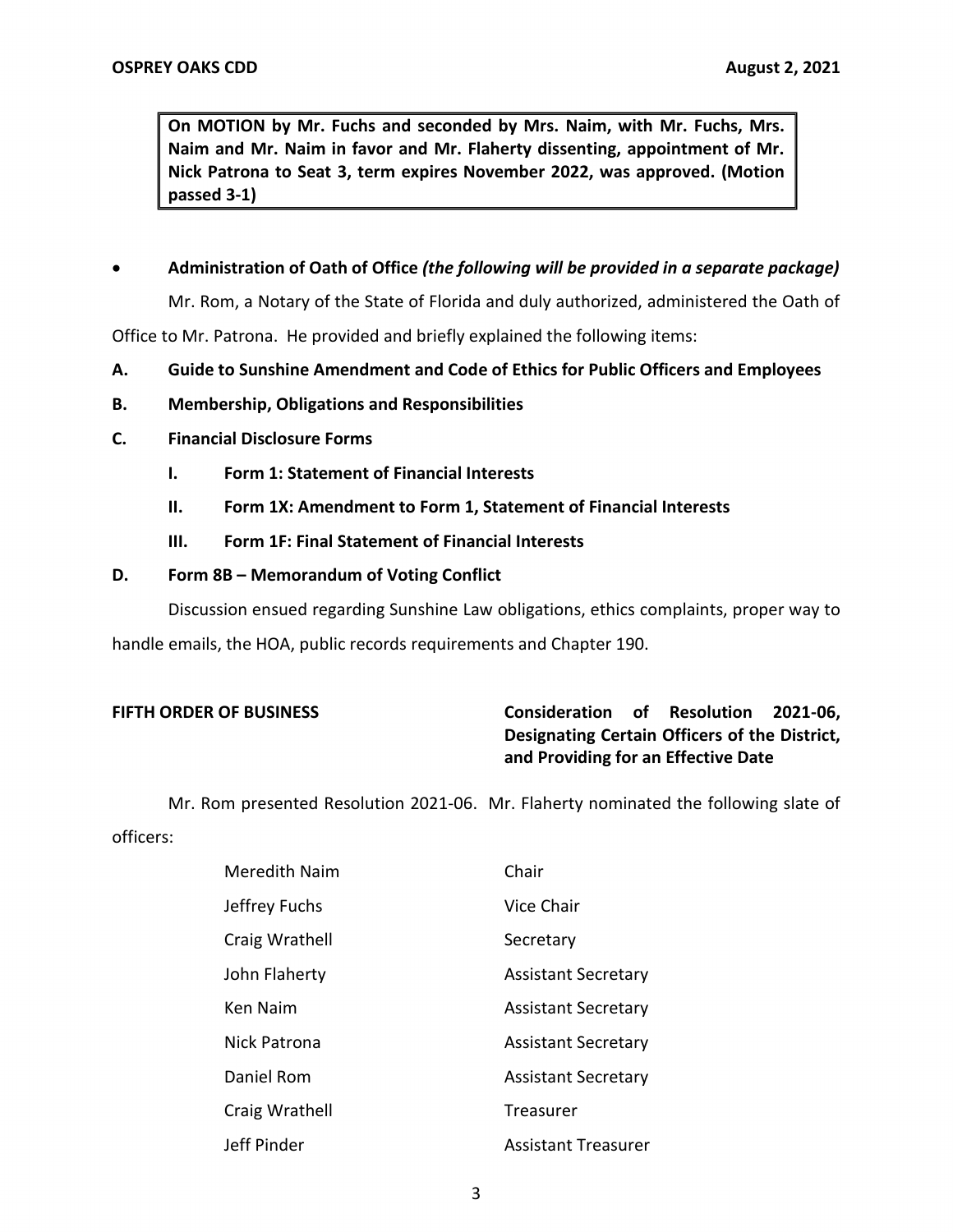No other nominations were made.

 **On MOTION by Mr. Flaherty and seconded by Mr. Naim, with all in favor, and Providing for an Effective Date, was adopted. Resolution 2021-06, Designating Certain Officers of the District, as nominated,** 

Ms. Naim noted a typographical error in the Resolution that incorrectly lists Mr. Wrathell as "Assistant Treasurer"; he must be the "Treasurer.

The following changed was made:

Section 4: Change "Craig Wrathell is appointed Assistant Treasurer" to "Craig Wrathell is appointed Treasurer"

## **SIXTH ORDER OF BUSINESS Public Hearing on Adoption of Fiscal Year 2021/2022 Budget**

## **A. Proof/Affidavit of Publication**

The affidavit of publication was included for informational purposes.

 **B. Consideration of Resolution 2021-07, Relating to the Annual Appropriations and Adopting the Budget for the Fiscal Year Beginning October 1, 2021, and Ending September 30, 2022; Authorizing Budget Amendments; and Providing an Effective Date** 

Mr. Rom reviewed the proposed Fiscal Year 2022 budget.

 **On MOTION by Mrs. Naim and seconded by Mr. Flaherty, with all in favor, the Public Hearing was opened.** 

No members of the public spoke.

 **On MOTION by Mrs. Naim and seconded by Mr. Flaherty, with all in favor, the Public Hearing was closed.** 

Mr. Rom presented Resolution2021-07 and read the title.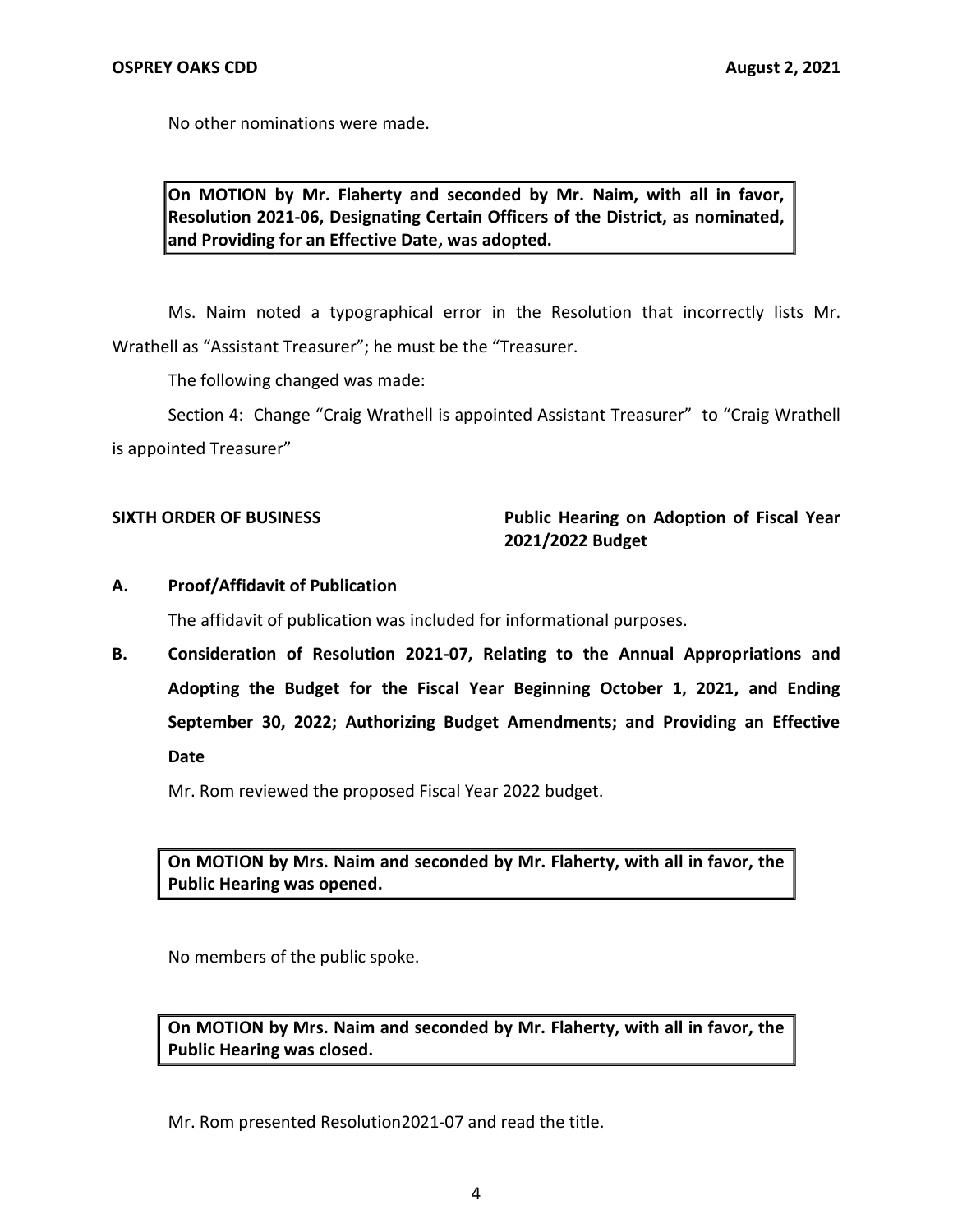**On MOTION by Mr. Flaherty and seconded by Mrs. Naim, with all in favor, Resolution 2021-07, Relating to the Annual Appropriations and Adopting the Budget for the Fiscal Year Beginning October 1, 2021, and Ending September 30, 2022; Authorizing Budget Amendments; and Providing an Effective Date, was adopted.** 

### **SEVENTH ORDER OF BUSINESS**

 **Consideration of Resolution 2021-08, Making a Determination of Benefit and Imposing Special Assessments for Fiscal Year 2021/2022; Providing for the Collection and Enforcement of Special Assessments; Certifying an Assessment Roll; Providing for Amendments to the Assessment Roll; Providing a Severability Clause; and Providing an Effective Date** 

Mr. Rom presented Resolution 2021-08.

 **On MOTION by Mr. Flaherty and seconded by Mrs. Naim, with all in favor, Resolution 2021-08, Making a Determination of Benefit and Imposing Special Assessments for Fiscal Year 2021/2022; Providing for the Collection and Enforcement of Special Assessments; Certifying an Assessment Roll; Providing for Amendments to the Assessment Roll; Providing a Severability Clause; and Providing an Effective Date, was adopted.** 

**EIGHTH ORDER OF BUSINESS Presentation of Audited Financial Report for Fiscal Year Ended September 30, 2020, Prepared by Grau & Associates** 

 Mr. Rom presented the Audited Financial Report for the Fiscal Year Ended September 30, 2020 and noted the pertinent information. There were no findings, recommendations, deficiencies on internal control or instances of non-compliance; it was a clean audit.

 **NINTH ORDER OF BUSINESS Consideration of Resolution 2021-09, Hereby Accepting the Audited Financial Report for the Fiscal Year Ended September 30, 2020** 

Mr. Rom presented Resolution 2021-09.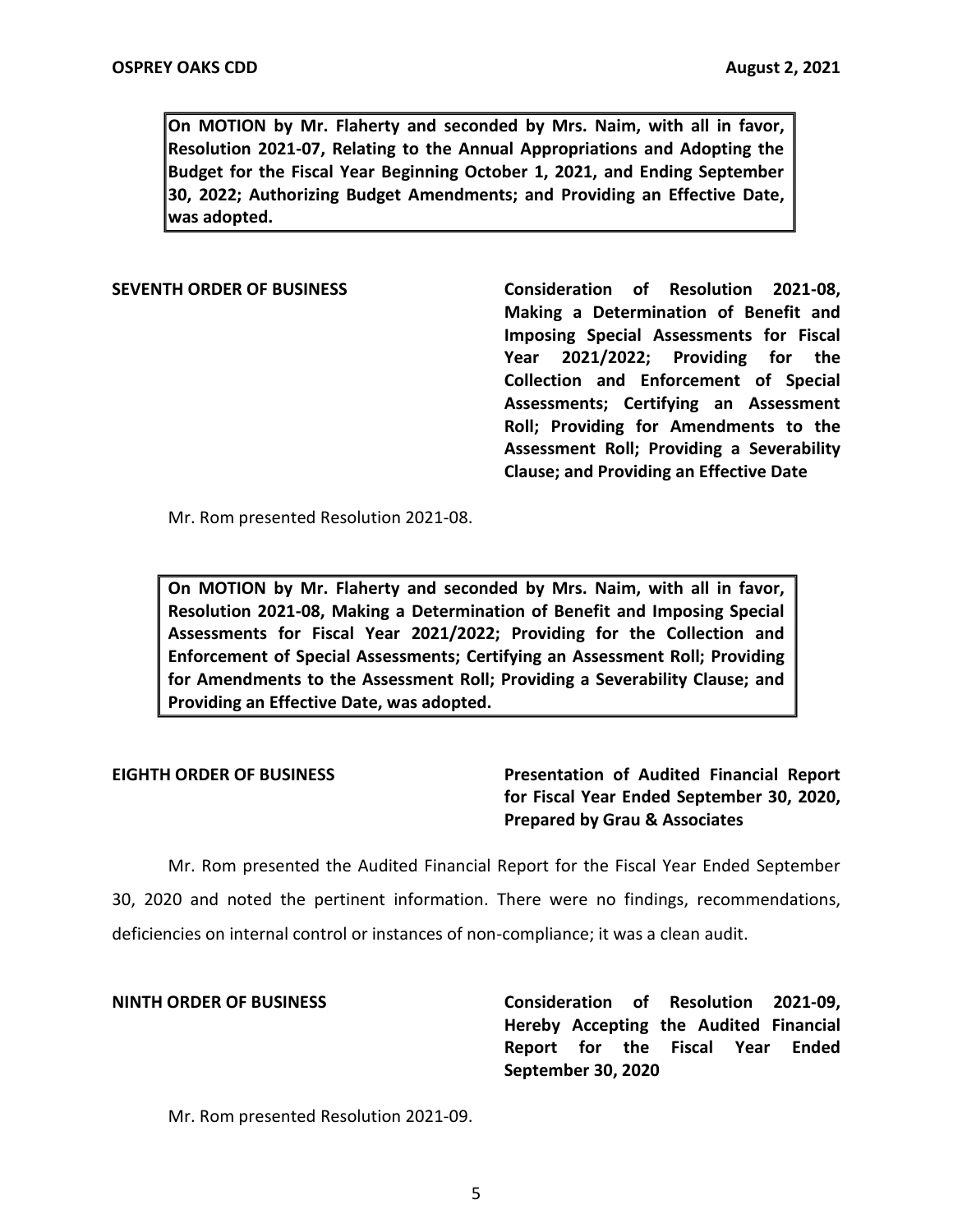**On MOTION by Mr. Flaherty and seconded by Mr. Patrona, with all in favor, Resolution 2021-09, Hereby Accepting the Audited Financial Report for the Fiscal Year Ended September 30, 2020, was adopted.** 

 **TENTH ORDER OF BUSINESS Consideration of Resolution 2021-04, Designating Dates, Times and Locations for Regular Meetings of the Board of Supervisors of the District for Fiscal Year 2021/2022 and Providing for an Effective Date** 

Mr. Rom presented Resolution 2021-04.

Discussion ensued regarding conflicts, cancellations and rescheduling meeting dates.

The consensus was to adopt the Resolution and Meeting Schedule as presented, for advertising purposes, but to reduce the number of meetings held and hold meetings on November 1, 2021, February 7, 2022, April 4, 2022 and August 1, 2022.

 **On MOTION by Mr. Flaherty and seconded by Mrs. Naim, with all in favor, Resolution 2021-04, Designating Dates, Times and Locations for Regular Meetings of the Board of Supervisors of the District for Fiscal Year 2021/2022 and Providing for an Effective Date, was adopted.** 

**ELEVENTH ORDER OF BUSINESS Acceptance of Unaudited Financial Statements as of June 30, 2021** 

Mr. Rom presented the Unaudited Financial Statements as of June 30, 2021.

- **A. Check Detail**
- **B. Accounts Payable Invoices**

These items were provided for informational purposes.

 **On MOTION by Mr. Flaherty and seconded by Mrs. Naim, with all in favor, the Unaudited Financial Statements as of June 30, 2021, were accepted.** 

**TWELFTH ORDER OF BUSINESS Approval of May 3, 2021 Regular Meeting Minutes**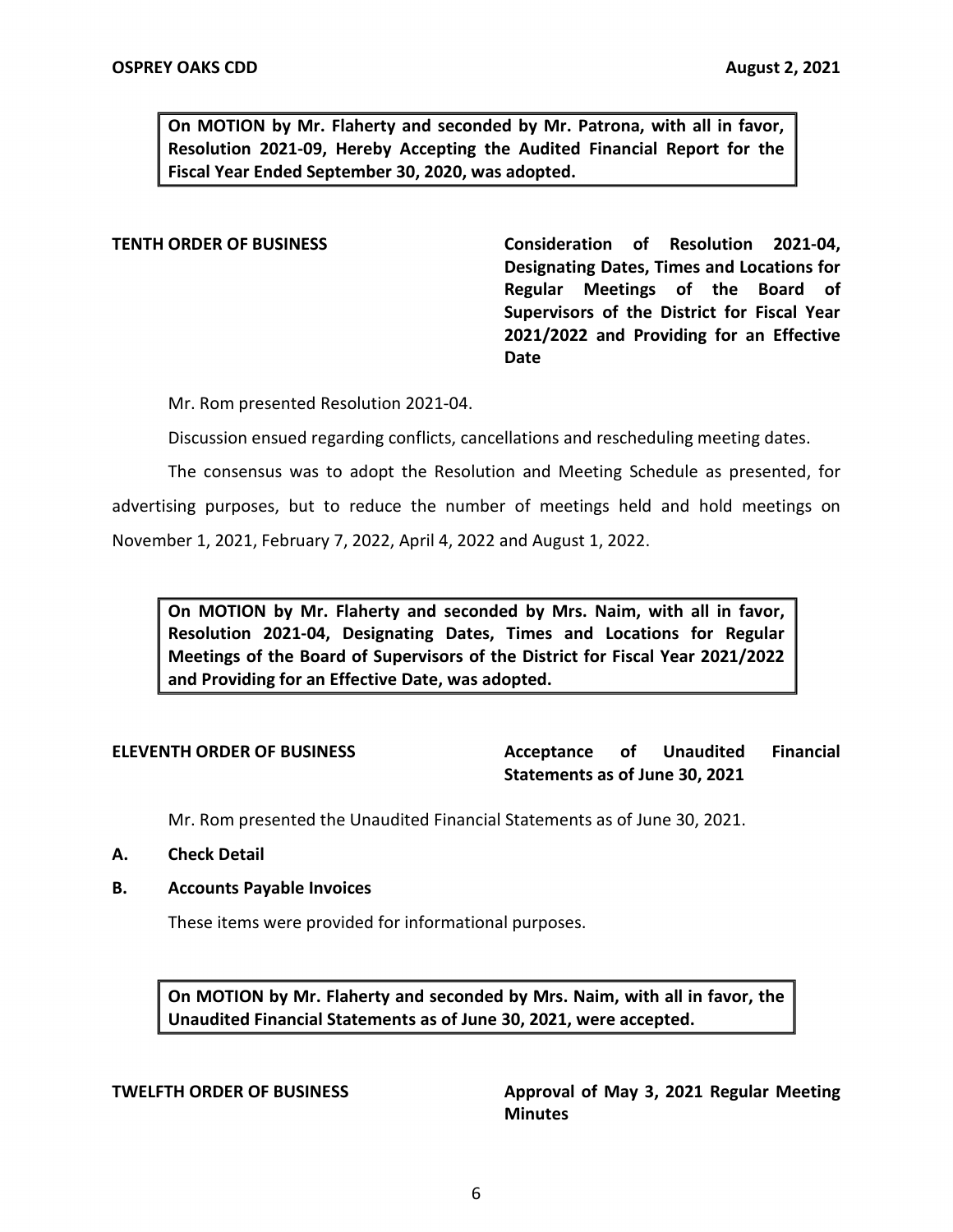Mr. Rom presented the May 3, 2021 Regular Meeting Minutes.

 **On MOTION by Mrs. Naim and seconded by Mr. Naim, with all in favor, the May 3, 2021 Regular Meeting Minutes, as presented, were approved.** 

## **THIRTEENTH ORDER OF BUSINESS Staff Reports**

- **A. District Counsel:** *Billing, Cochran, Lyles, Mauro & Ramsey, P.A.*  There was no report.
- **B. District Engineer:** *Schnars Engineering Corporation*

There was no report.

 **C. District Manager:** *Wrathell, Hunt and Associates, LLC* 

**I. 444 Registered Voters in District as of April 15, 2021** 

There were 444 registered voters residing within the District as of April 15, 2021.

## **II. NEXT MEETING DATE: September 13, 2021 at 6:30 P.M.**

## o **QUORUM CHECK**

The September and October meetings would be cancelled. The next meeting would be held on November 1, 2021.

The number of registered voters, qualified electors, ballots and the voting process were discussed.

## **FOURTEENTH ORDER OF BUSINESS Public Comments**

There were no public comments.

### **FIFTEENTH ORDER OF BUSINESS Supervisors' Requests**

There were no Supervisors' requests.

## **SIXTEENTH ORDER OF BUSINESS Adjournment**

 **On MOTION by Mr. Patrona and seconded by Mr. Fuchs, with all in favor, the meeting adjourned at 7:25 p.m.**